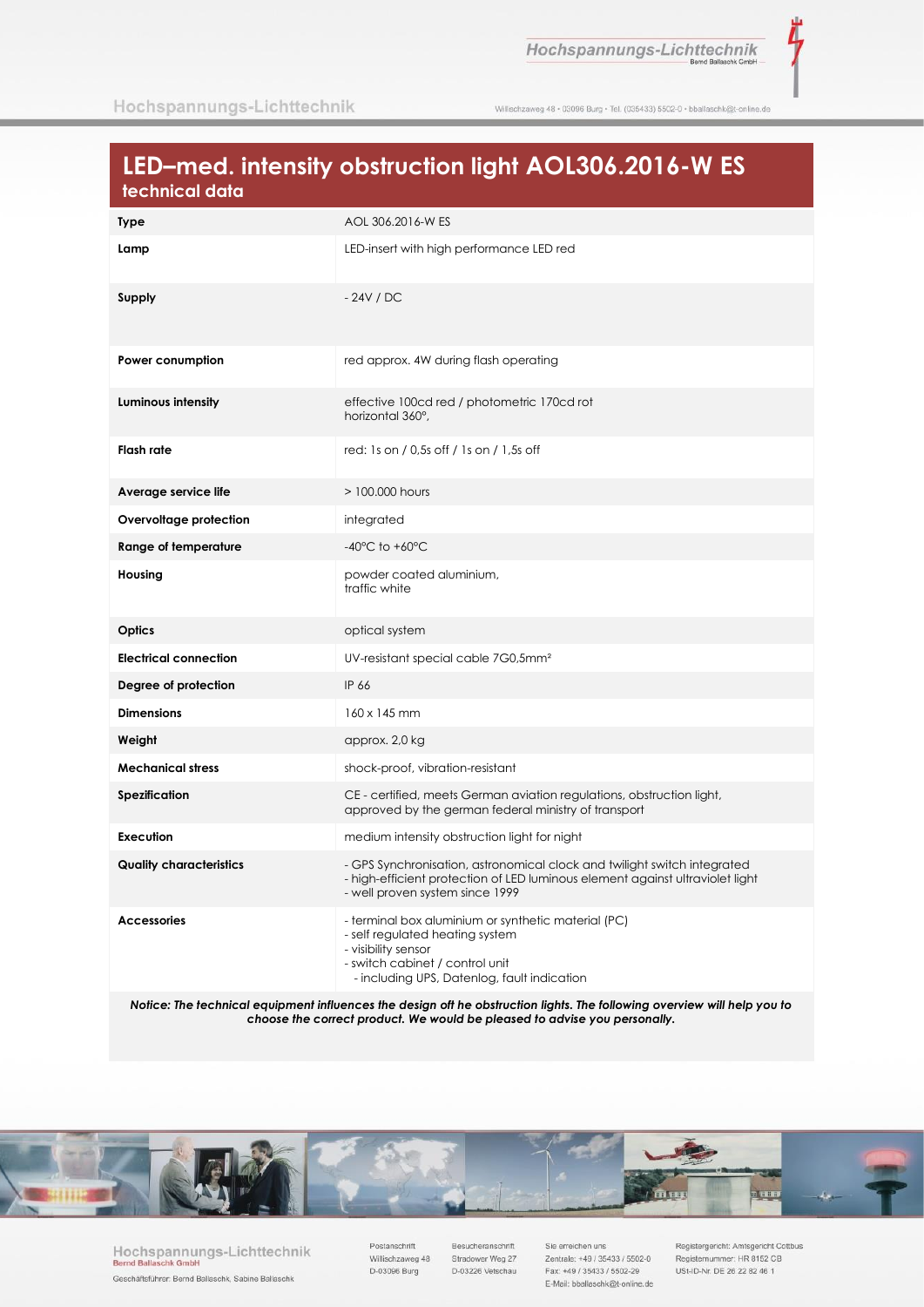Hochspannungs-Lichttechnik

Willischzaweg 48 · 03096 Burg · Tel. (035433) 5502-0 · bballaschk@t-online.de





Hochspannungs-Lichttechnik Bernd Balla schk Gmbl Geschäftsführer: Bernd Ballaschk, Sabine Ballaschk

Postanschrift Willischzaweg 48 D-03096 Burg

Besucheranschrift Stradower Weg 27 D-03226 Vetschau

Sie erreichen uns Zentrale: +49 / 35433 / 5502-0 Fax: +49 / 35433 / 5502-29 E-Mail: bballaschk@t-online.de Registergericht: Amtsgericht Cottbus Registernummer: HR 8152 CB USt-ID-Nr. DE 26 22 82 46 1